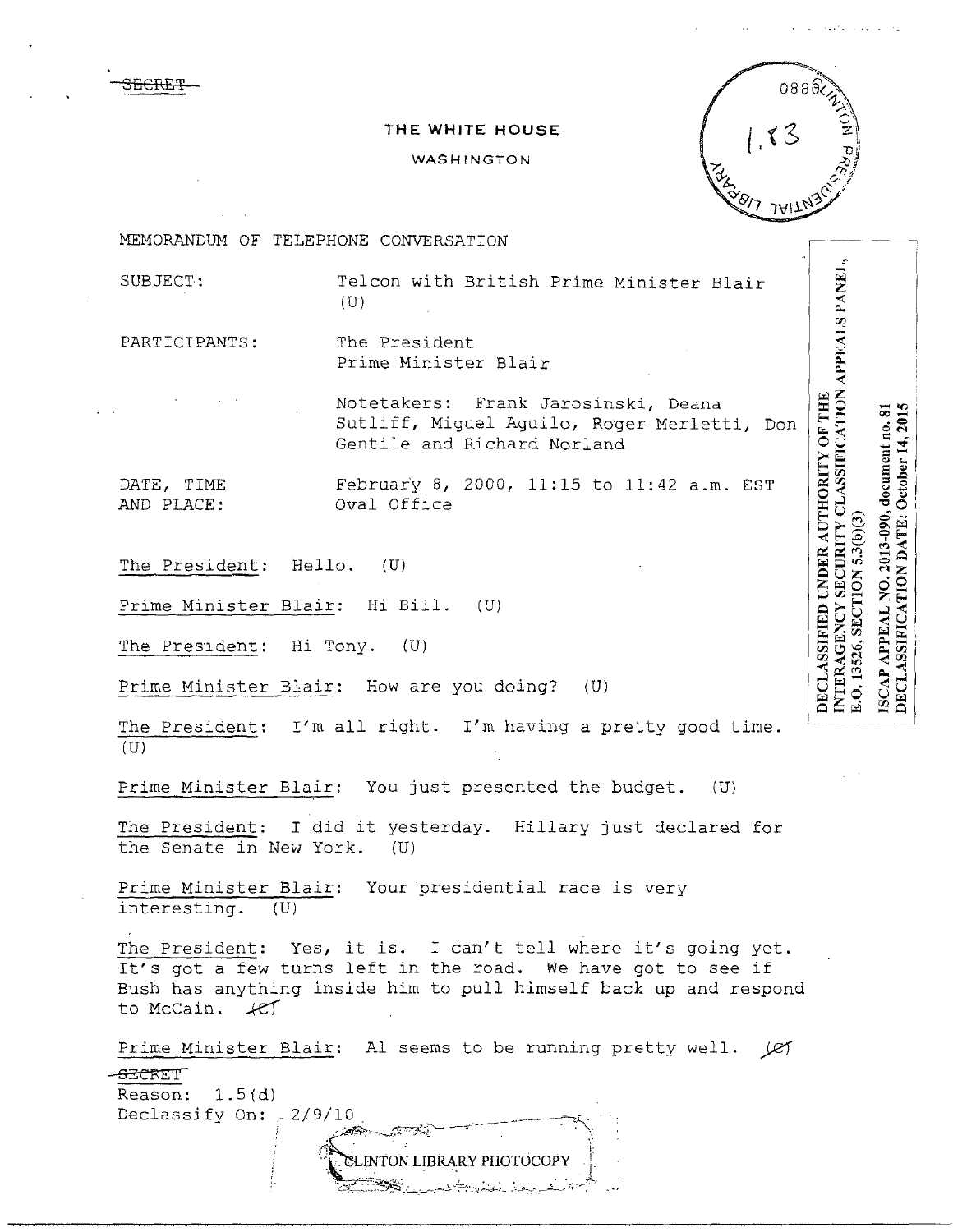$\sim$   $\approx$   $\approx$   $\approx$ 

The President: He is doing fine.  $\Box$ 

Prime Minister Blair: I think the State of the Union stuff and what I have read about the budget seems very interesting indeed. Well, I'm glad you're having a good time. (U)

The President: Yeah. (U)

Prime Minister Blair: Well, let me tell you about mine. Here is where you can help me a bit.

**E.O. 13526, section 1.4(b)(d)** 

LINTON LIBRARY PHOTOCOPY

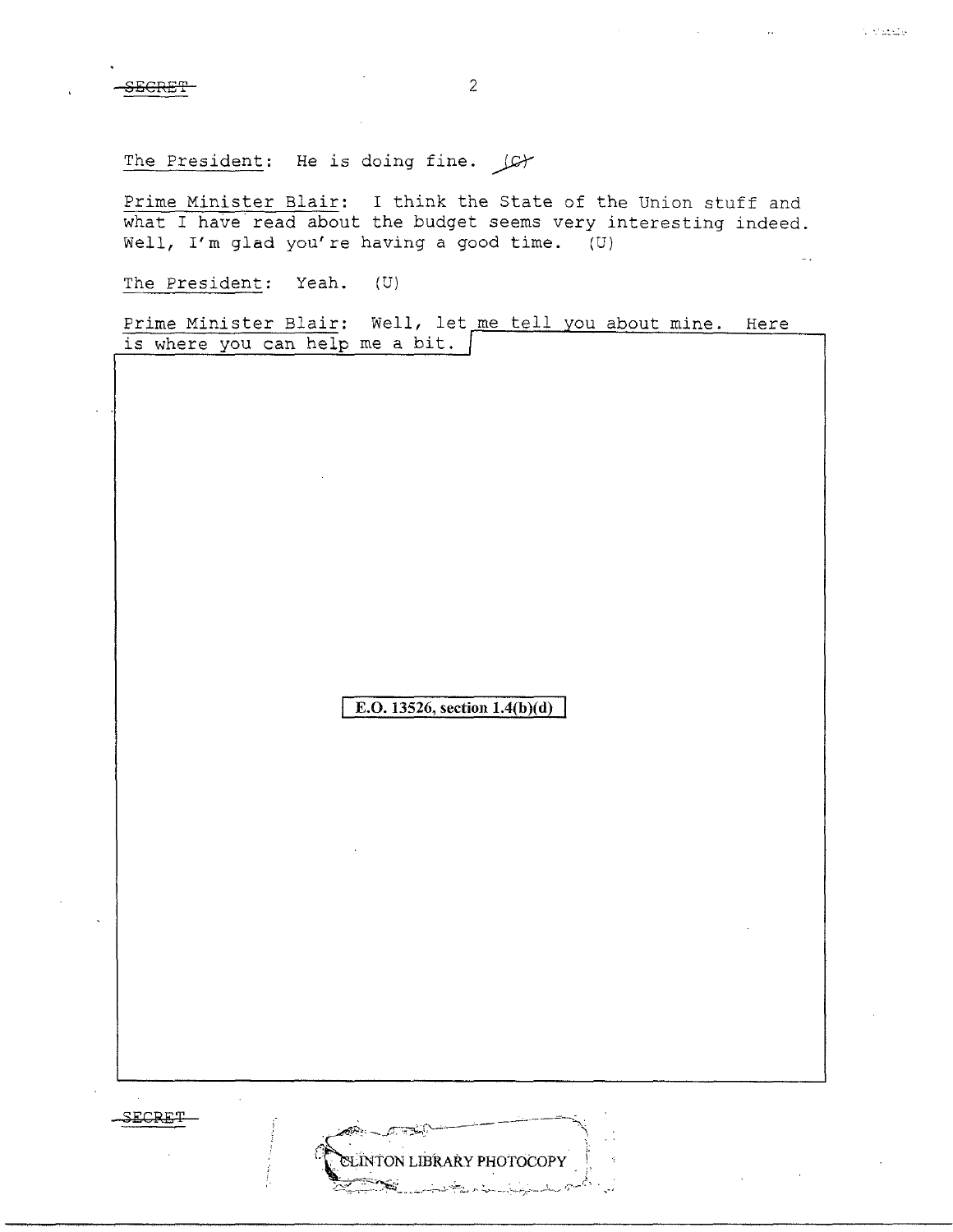SECRET

8ECRE'f

3

**E.O. 13526, section 1.4(b)(d)** 

The President: What's your reaction to the argument that they ought to be given more time since there was a such a delay in setting up the government?  $#5T$ 

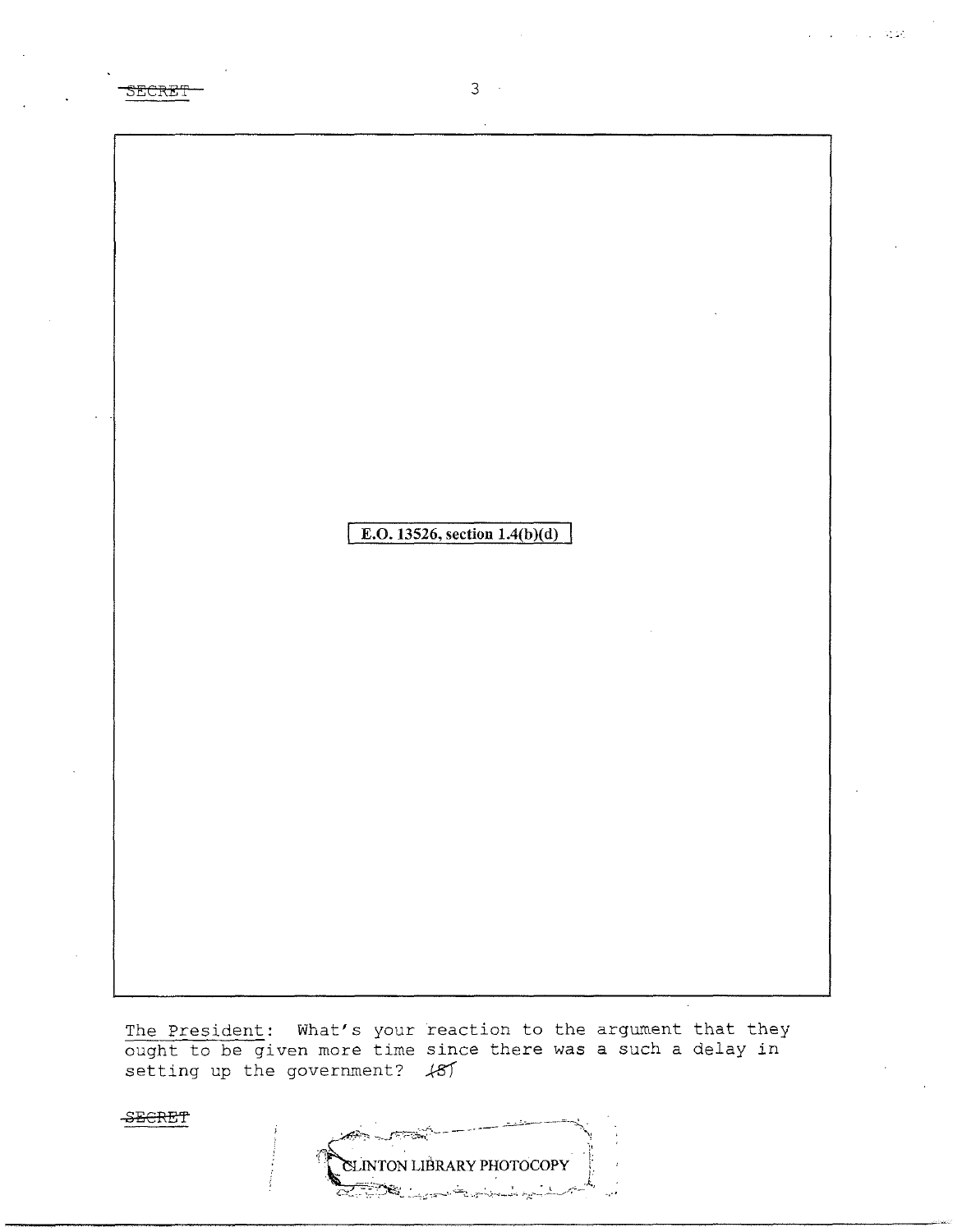SECRET 4

**E.O. 13526, section 1.4(b)(d)** 

Prime Minister Blair:

The President: Of course I do. I'm just trying to think about how to keep this thing together.  $|S|$ 

Prime Minister Blair:

The President: Let me ask you something. Do you think any argument they use is looking for a pretext for doing this and they wanted to make it clear they did not support such things and wanted to do it partly because of the terrorist incident in the north? \

SLINTON LIBRARY PHOTOCOPY

I <sup>I</sup>**E.O. 13526, section** 1.4(**d)**

/ Prime Minister Blair:

SECRET

**E.0.13526, section 1.4(b)(d)** 

يونين والمتحدث والمرابط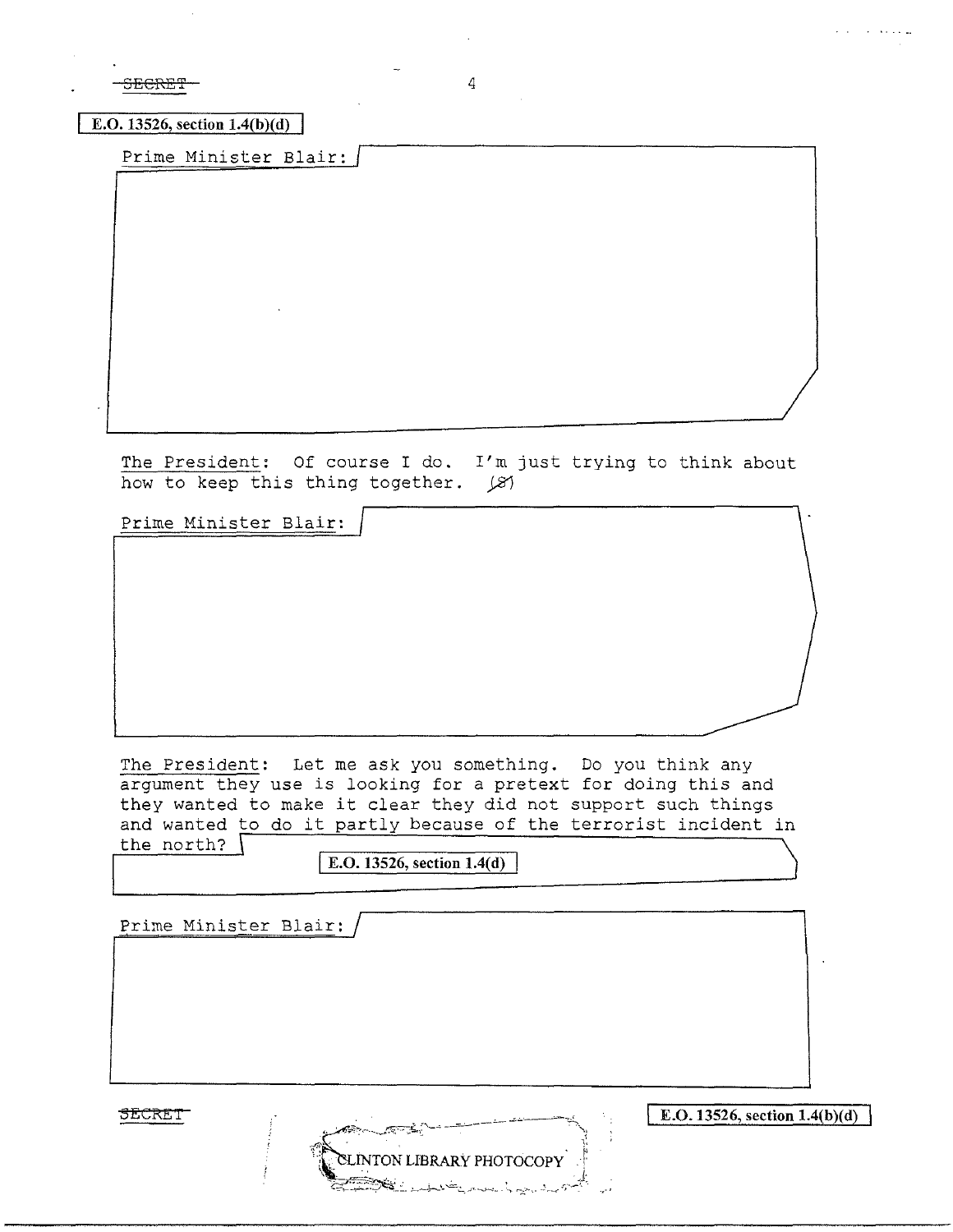| <del>SECRET</del> |  |
|-------------------|--|
|                   |  |

**E.O. 13526, section l.4(b**)(d)

The President: Well, did Adams give you any kind of opening<br>when you asked for an act of reconciliation? <del>(8)</del>

Prime Minister Blair:

|        | E.O. 13526, section $1.4(b)(d)$ |  |
|--------|---------------------------------|--|
| $\sim$ |                                 |  |
|        |                                 |  |
|        |                                 |  |

The President: Let me ask you, you and Bertie have agreed on  $$\mu$$ hat you've asked Adams to do?  $$\mu$$ 

Prime Minister Blair: Right.  $\emptyset$ 

The President: And if he does it, do you think you can sell it to Trimble? ( $\cancel{51}$ 

SEERET

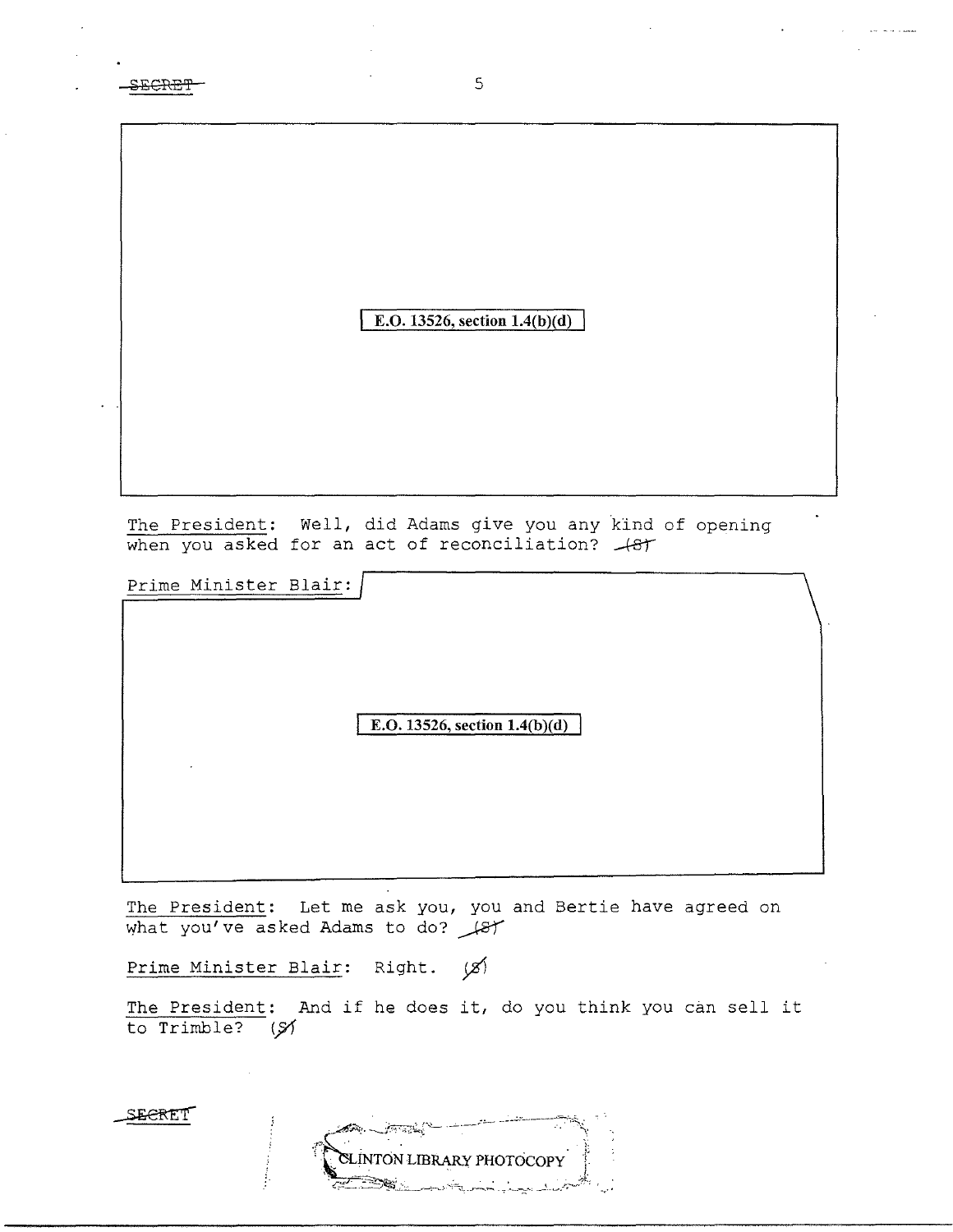SECRET 6

Prime Minister Blair:

E.O. 13526, section  $1.4(b)(d)$ 

The President: Trimble is coming over here in a couple of days  $-$  a week or 10 days, but it will be done by then.  $+S$ 

Prime Minister Blair: Yeah it will be done by then. What we need is a two-week breathing space.  $+S$ -

The President: Exactly what do you think it will take to get you two weeks?  $+$ s $+$ 

Prime Minister Blair:

3ECRE'f'

E.O. 13526, section  $1.4(b)(d)$ 

The President: Okay. I'll get in touch with Gerry and Martin and see what we can do. I'll let you know.  $-(s)$ 

Prime Minister Blair: I'm sorry to lay this on you.  $\left(5\right)$ 

The President: No, no. I think about this more than anything else, besides the screw-ups in the Middle East. Let me ask you

**CLINTON LIBRARY PHOTOCOPY**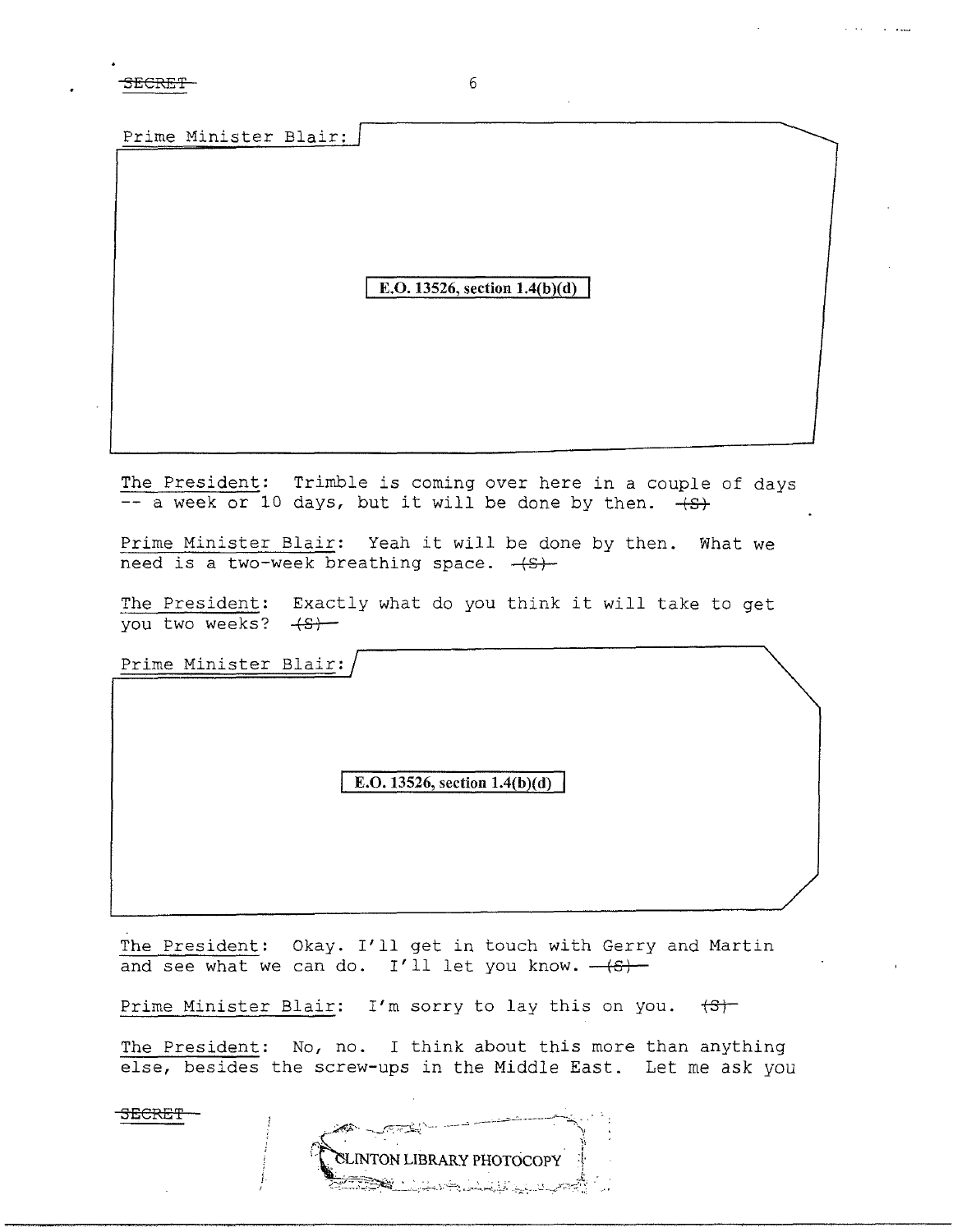SECRET<sup>-</sup>

something on a much more mundane issue. Yesterday, I met with some cabinet members and Rodney Slater said we put some more ideas down to resolve the airport dispute we have with British Airways, USAIR and American Airlines. Would you take another look at that and see if we can get it done?  $\{8\}$ 

Prime Minister Blair: I'm not completely familiar with that.  $+e$ )

The President: I know you're up to your ears in other things but we've been dealing with this for years and it's sort of a big deal here. Rodney told me he put some more stuff down on the table. In a political season, it would be big over here to . . get this open sore resolved. If you could have somebody take a look at it. I have never seen him more agitated about anything. He is just trying to get it resolved.  $\downarrow \mathbb{C}$ )

Prime Minister Blair: Sure, I will have a look.  $+CT$ 

The President: Okay, I will get on this. How is mother doing?  $(U)$ 

Prime Minister Blair: Fine. She's getting pretty large. Are you going to come over incidentally? (U)

The President: Let me tell you what we are trying to work out. You want me to come, don't you?  $+C$ +

Prime Minister Blair: I'm desperate to sit down and have a proper talk with you.  $+G$ -

The President: I'm trying to figure out what the best time is because we have to do this Third Way thing in Germany and there might be time to run to Russia. We're trying to resolve bilateral issues with Russia and kind of get this Chechnya thing resolved. Putin has enormous potential, I think. I think he's very smart and thoughtful. I think we can do a lot of good with him. I'm trying to figure how to do all these things and come to London because Cherie's time is coming close. I want to come when it would cause you the least problems and try to leave open the option, if you need me to, to go to Ireland. I want to come and do you the most good.  $($ 

Prime Minister Blair: It's a good idea in any sort of circumstances. They would be delighted to see you. Well, Cherie is due on May 20. I mean, anytime is good. (U)

**CLINTON LIBRARY PHOTOCOPY**